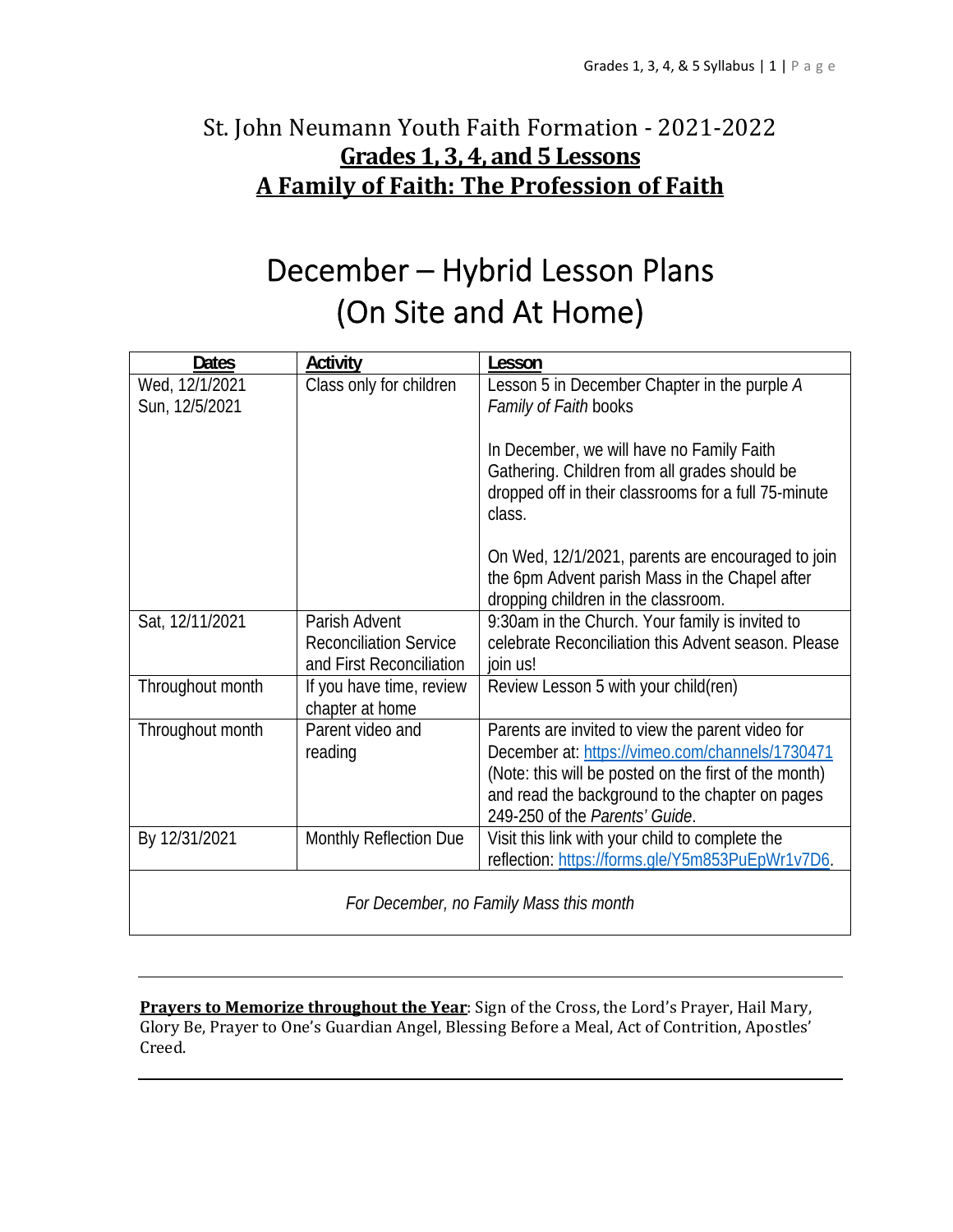# Key Ideas for the Month

### **Key Ideas of our December Lesson**:

- Lesson 5:
	- o The Annunciation was God's announcement to Mary that she had been chosen to be the Mother of the Son of God.
	- o Mary's "yes" to God "undid" the sin of Eve.
	- o God preserved Mary from Original Sin from the moment of her conception.
	- o God Himself entered into human history by sending His only beloved Son, the Second Person of the Blessed Trinity, to become Human.
- To work on all month:
	- o Scripture verse of the month, saint of the month, Apostles' Creed memorization, Words to Know for the month, and Car Conversations.



### **Catechists and Children, complete in class**:

- Grades 1, 3, 4, and 5: Goal is to communicate the lesson's Key Ideas using ageappropriate activities.
- Parents will drop off and pick up children in the classrooms.
- **1. Meaning of Advent** (10 min): Share the meaning of Advent. We will bring an iPad and TV to your classroom so you can show a short Advent video. In discussing the video, lead children through completing the supplied "Meaning of Advent" worksheet. Worksheet answers are at the end of this file. The video can be previewed at: https://www.thereligionteacher.com/videos/advent/advent-meaning/.
	- o Times for your video in your classrooms:
		- Grades 4 and 5: The video will be set up for the start of classes. Please watch the video before 9:15am on Sunday and 6:15am on Wednesday.
		- Grades 1 and 3: The video will be set up for you while you are at Prayer Time with Therese. You can watch the video when you return to your classroom. Please watch this before 9:45am on Sunday and 6:45pm on Wednesday.
	- o Key ideas to communicate to the children:
		- The word "advent" in Latin means "coming."
		- There are four weeks in Advent.
		- Advent helps us get ready for when Jesus comes again.
		- We celebrate two comings of Jesus during Advent: the first coming of Jesus is at Christmas when the baby Jesus is born; and the second coming of Jesus will be Him coming back at the end of the world.
- **2. Activity 1: My Advent Planner** (20 min): Help the children fill out the Advent Planner on pages 65-72 of their activity books. (See the sample at the end of this file.)
	- o Help the children add calendar months and dates to each page, beginning on page 65, with November 28.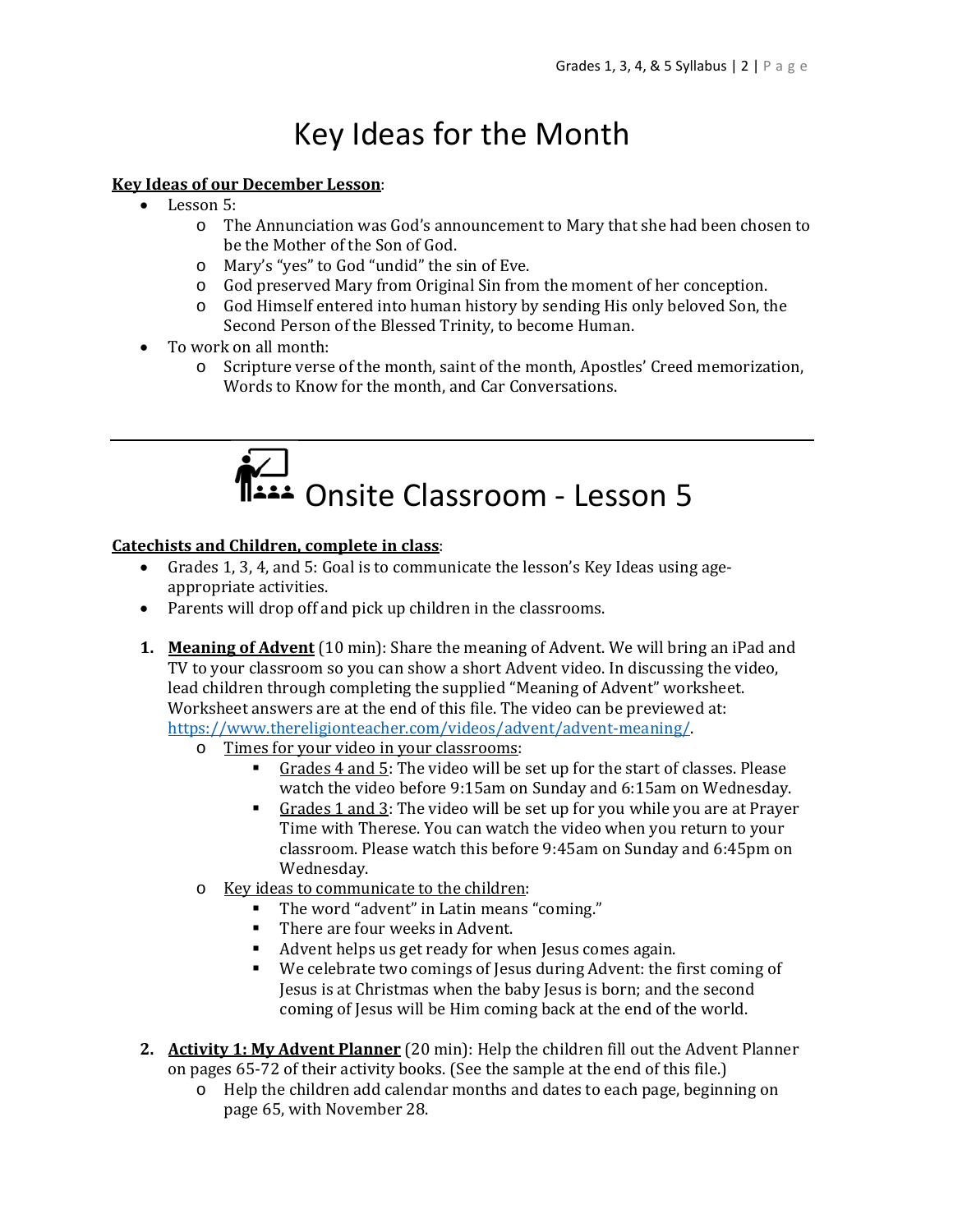- o Add saint feast days, holy days, liturgical days:
	- Nov. 28: First Sunday of Advent
	- Nov. 30: St. Andrew
	- Dec. 4: St. Barbara
	- Dec. 5: Second Sunday of Advent
	- Dec. 6: St. Nicholas
	- Dec. 7: St. Ambrose
	- Dec. 8: Feast of the Immaculate Conception (a holy day of obligation to attend Mass) – The parish will have Mass this evening at 6 pm.
	- Dec. 9: St. Juan Diego
	- Dec. 10: Our Lady of Loretto
	- Dec. 11: Our Lady, Queen of Angels
	- Dec. 12: Third Sunday of Advent and Our Lady of Guadalupe
	- Dec. 13: St. Lucy
	- Dec. 14: St. John of the Cross
	- Dec. 19: Fourth Sunday of Advent
	- Dec. 21: St. Thomas
	- Dec. 25: Christmas (or the Nativity of the Lord)
	- Any birthdays of the children in your class during these days? Other days the children want to mark?
- o Have the children complete the following daily activities on the planner:
	- November 28. Read John 1:19-23 from page 91 in the *Parent Guide*. Answer: John the Baptist. [**Activity 6 December Gospel Coloring Pages – First Part**]
	- December 1 activity of "drawing a picture that shows something you believe God has in store for you."
	- For Sunday classes: December 5 activity. Scripture is also on page 91 in *Parent Guide*. Answer: The angel tells Joseph about the child that Mary will give birth to and that Jesus will be part of God's plan.
- o Encourage the children to keep working on the Planner throughout the rest of December.
- 3. **Advent Craft** (20 min): All classes will also be provided with directions and materials for each child to make Advent craft, based on grade. Directions are at the end of this file. Grade 1 will make a paper-chain Advent tree. Grade 3 will make a paper-plate Advent wreath. Grades 4 and 5 will make a window Advent wreath.
- 4. **Prayer Time – Activity 2 First Part: The Annunciation Scripture** (15 min): Bring your class to Room 122 (on Sunday) or to the Chapel (on Wednesday) at the time below to learn about and pray about the Annunciation, led by Mrs. Stahl.
	- o Grades 1 and 3: Sun at 9:05am to Room 122; Wed at 6:05pm to the Chapel
	- o Grades 4 and 5: Sun at 9:40am to Room 122; Wed at 6:40pm to the Chapel

### *If you have time, complete these additional activities*:

- **Advent Saint Story** (5 min): *… if time.* Read the story of St. Nicholas from December's chapter. The children can color page 81 while they listen. Afterwards, discuss the questions below.
	- o Ask the children what simple acts of kindness they can do for their families (e.g., sharing toys with a sibling, making a special drawing for someone, helping to set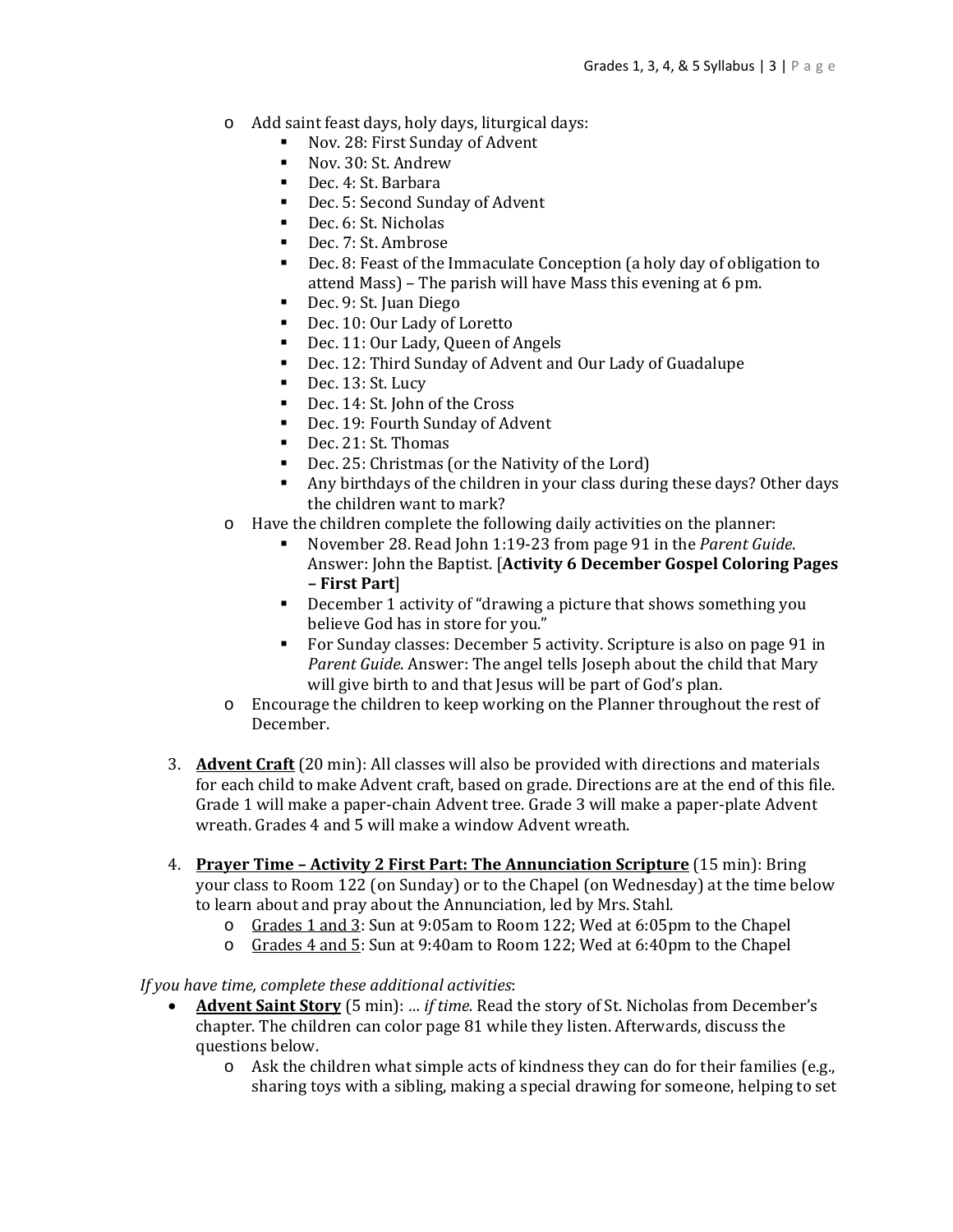the table for dinner, etc.). Ask the children to try to do that act of kindness sometime in the next couple of days.

- **Activity 2: The Annunciation Scripture – Second Part**, focusing on Mary and Eve. Have the children look at the painting that shows the Blessed Virgin Mary comforting Eve.
	- o Key ideas to communicate to the children:
		- Remind the children about Adam and Eve's disobedience of God.
		- The Blessed Virgin Mary is sometimes called the "New Eve." Like Eve, Mary was born full of God's grace. She had a choice to say "yes" or "no" to God. But unlike Eve, Mary said "yes." Her "yes" was saying yes to being the mother of Jesus, the Son of God.
		- Through Mary, Eve's sin is un-done. Because of Mary's "yes" and because of Jesus, the gates of Heaven are open to us again.
		- Jesus loves His Mother, and so do we. We call His mother our Blessed Mother because we are children of God. Mary is a model of holiness and obedience to God. We can ask her to pray for us.
- **Advent Activity Sheets** (10 min): *… if time.* Complete Advent activity sheets that are in your in-box. Send the sheets home if you do not have time to complete them in the classroom.

**Advent Calendars for Sending Home**: The children will be given a printed four-color Advent calendar (one per family – note: this is being sent home via the youngest child in the family). In addition, children in Grade 5 will be given a punch-out Advent calendar that will lead them through reading a different Scripture passage from their *BreakThrough Bible* each day before Christmas. *Be sure to send these resources home*.

### **Classroom Handouts for 12/1/2021 and 12/5/2021**:

- Extra copies of pages 65-72 and 81 of *Children's Activity* books in case anyone forgets their books.
- "The Meaning of Advent" handout (one per child)
- Craft activity materials (see the directions at the end of this file) send materials and directions home if you do not complete this activity.
- Printed, four-color Advent calendar (one per family/sent home via the youngest child in the family)
- For Grade 5: Punch-out Advent calendar with Scripture readings (one per child)
- Advent Activity Sheets (one per child/double sided) to do if you have extra time
- Handed out in Prayer Time: A postcard of a famous Annunciation painting (one per child)

Note: We ask that catechists not do Activity 3 in the classroom since there is not much space available in the classrooms to do this activity and we are trying to physically distance everyone.

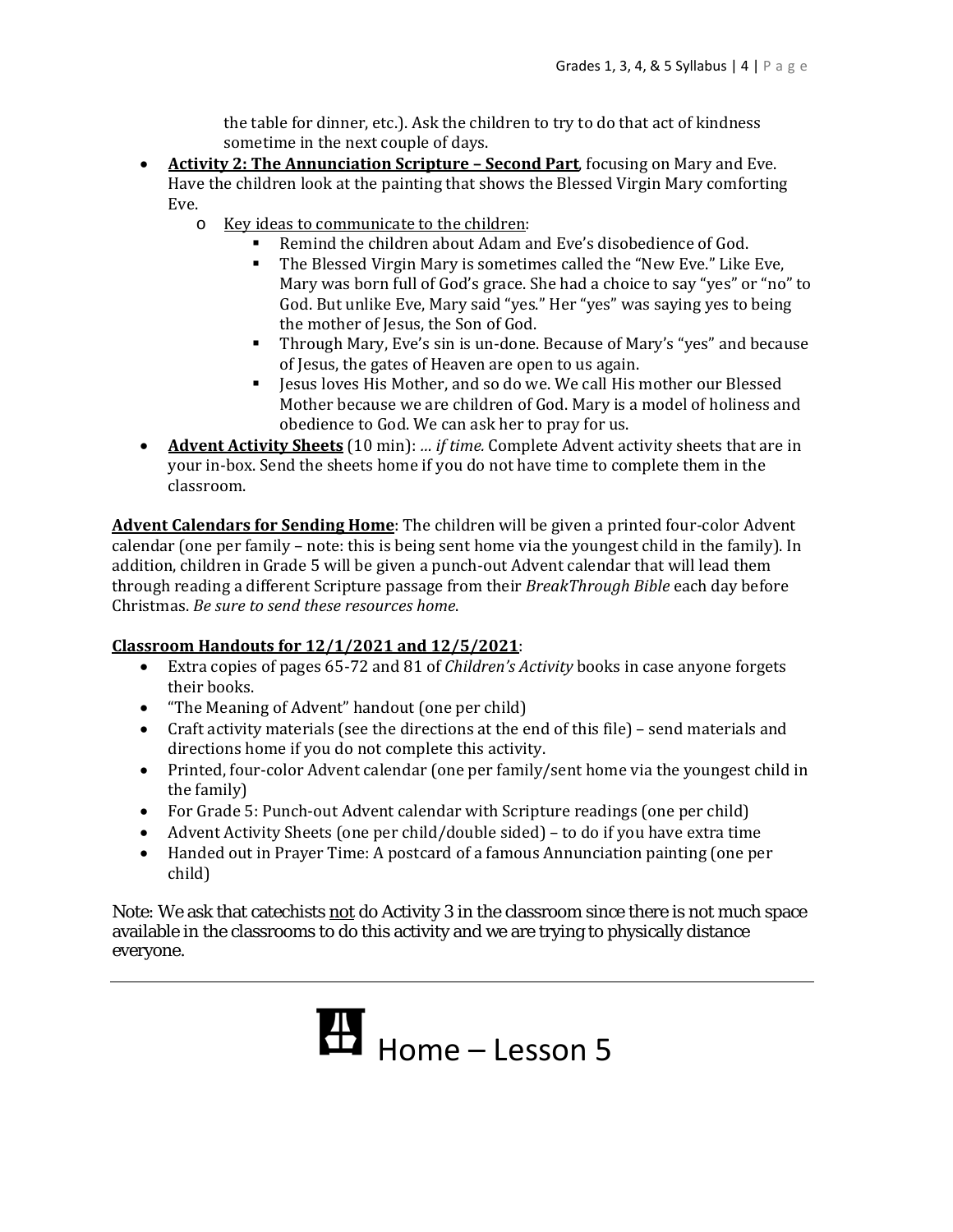As you can see above, in class, your child learned about the meaning of Advent, made an Advent craft, and also did Activities 1 and Activity 2 (the first part on the Annunciation) from the purple books. More might have been covered in class if there was time. If you are able at home, you can cover any of the remaining activities.

We also sent home a four-color printed Advent calendar, one per family. Grade 5 students received a punch Advent calendar to work with their Bibles over December.

For the craft Advent wreaths that the children made in Grades 3 through 5, please be sure to add the flames for additional weeks of Advent!

Note: We suggest that you complete Activity 6, "Advent Season Memories," which is for your family storybook (the white binder provided to you).

# Additional Activities for the Month

*Explore the additional activities: Saint of the Month, Verse of the Month, Car Conversations, etc.*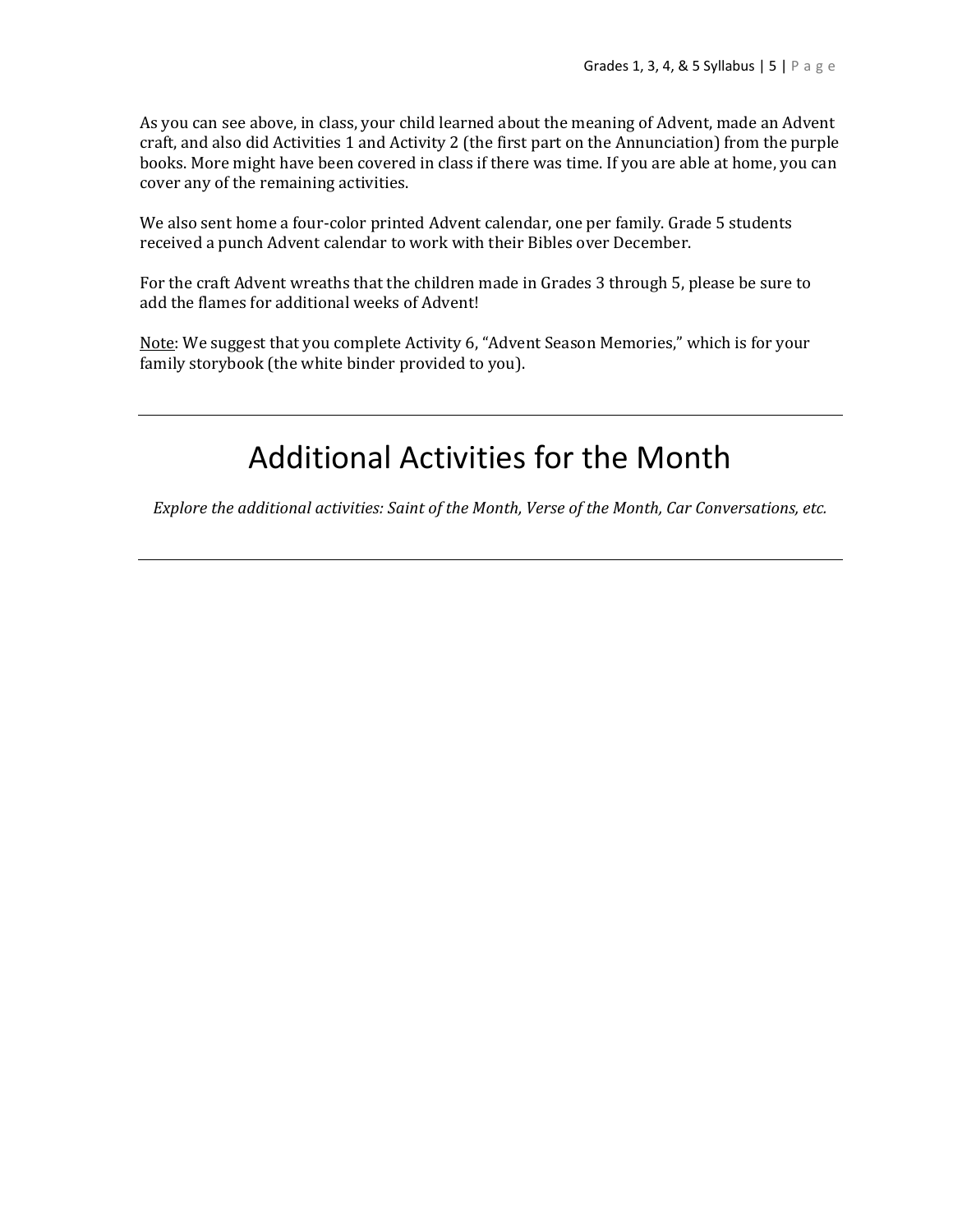# "Meaning of Advent" Worksheet Answers for Catechists of Onsite Classes

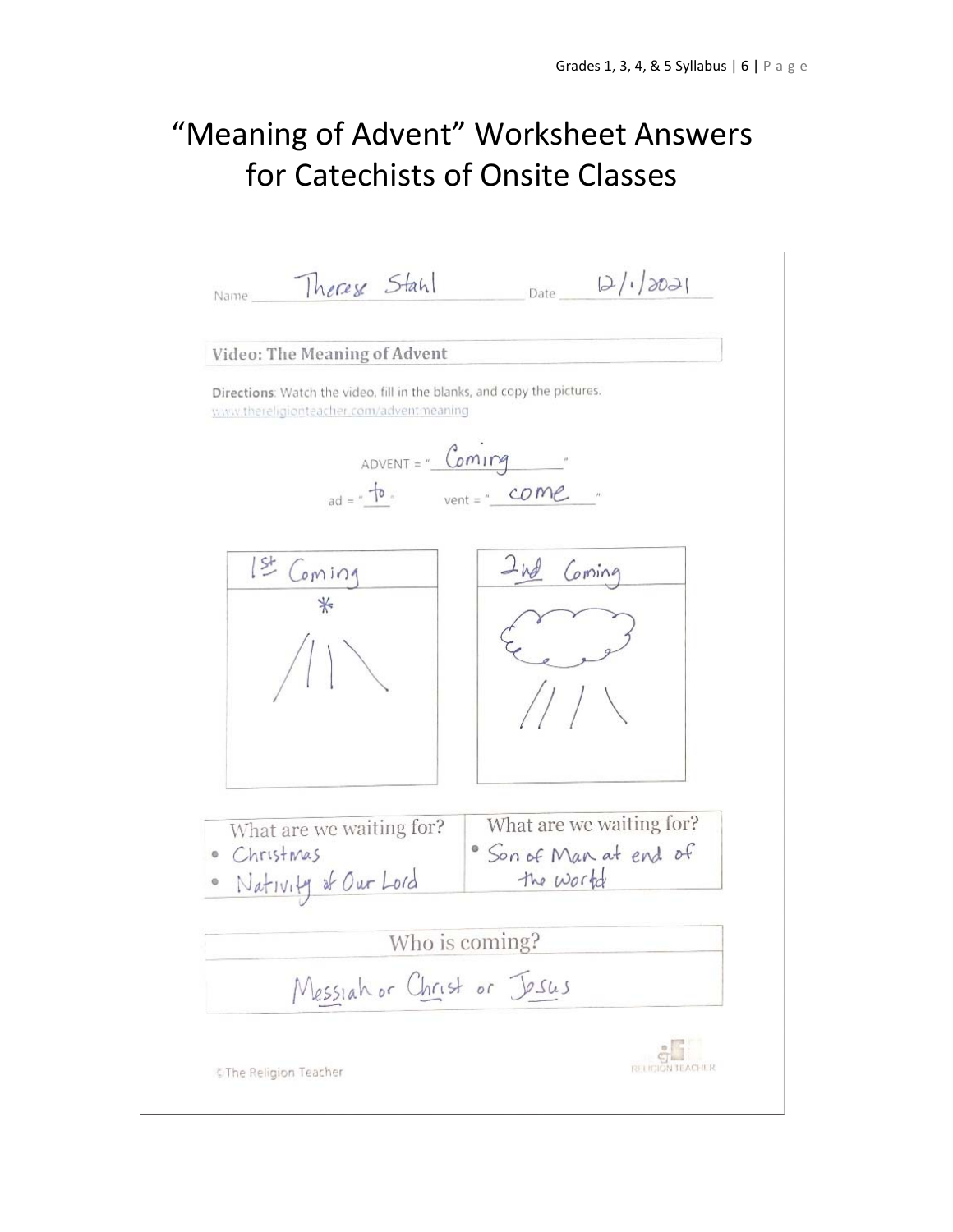# Sample of Activity 1: Advent Planner for Catechists of Onsite Classes

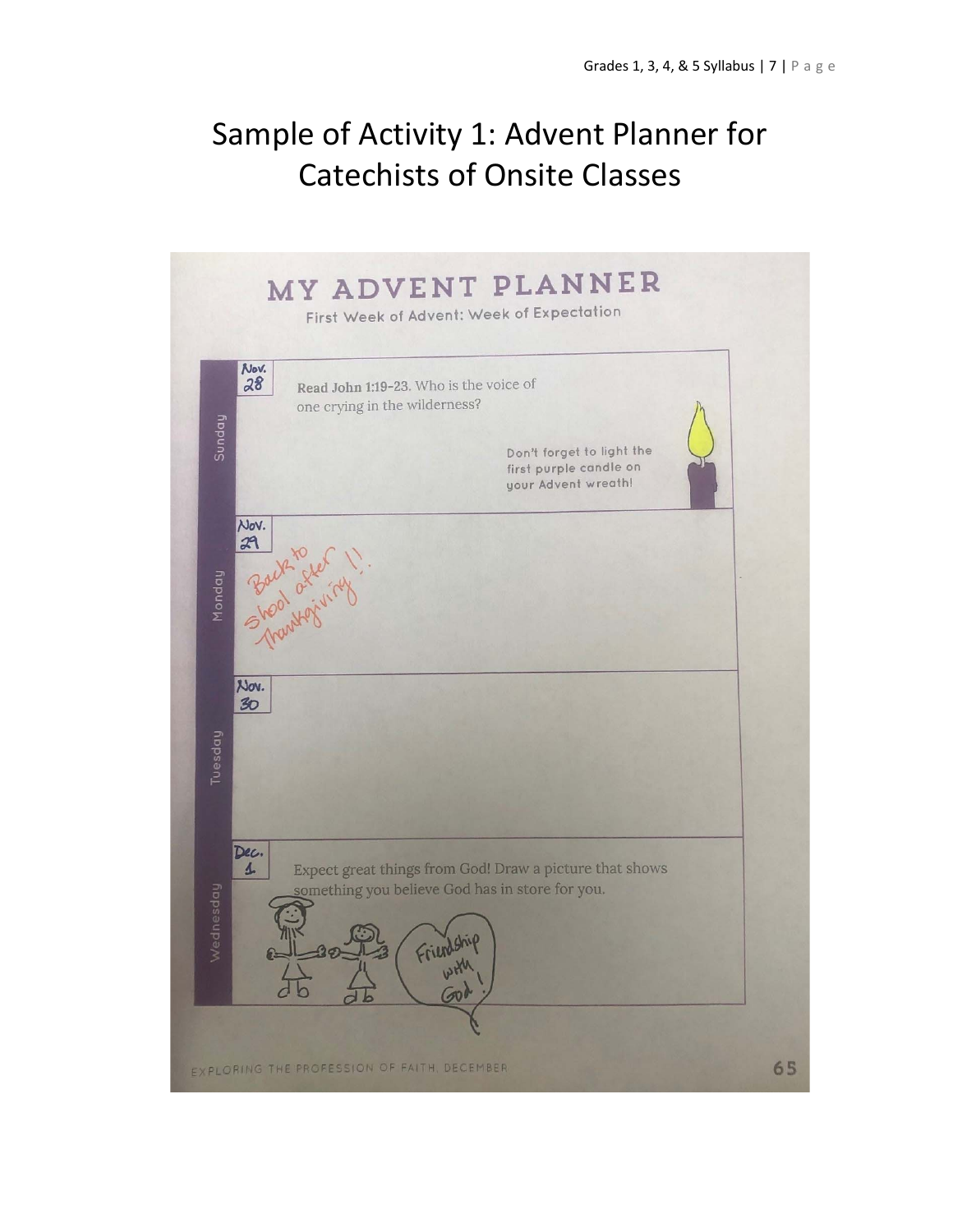# **Advent Craft Directions for Catechists of Onsite Classes**

Grade 1

## Paper Chain Christmas Tree

#### **Supplies:**

- 19 green strips
- 5 red strips
- 1 yellow strip
- alue

#### **Directions:**

Fasten rings together using a stapler, tape, or glue. Remember to alternate the direction of paper rings for each row.

Follow the pattern in this picture.

Row 1: wrap the yellow strip of paper into a ring and fasten it closed

Row 2: wrap one green paper ring around the vellow ring and fasten it

Row 3: wrap two more green paper rings off of the first green ring



Row 4: wrap one green paper ring off of the previous two. Then wrap a third in the opposite direction to secure them together

Row 5: wrap one green, and one red, paper ring off of each of the two rings from the previous row

Here's where it gets tricky!

Row 6: wrap three green rings off of the previous row (the middle ring hangs from the two center rings of the previous row). Then wrap two more green rings in the opposite direction to secure the three together

Row 7: wrap one green, and one red, paper ring off of each of the three rings from the previous row

Row 8: for the tree "trunk" wrap one green ring off of the two center 'pairs' of red & green rings in the center of the previous row. Then wrap the remaining green ring in the opposite direction to secure them together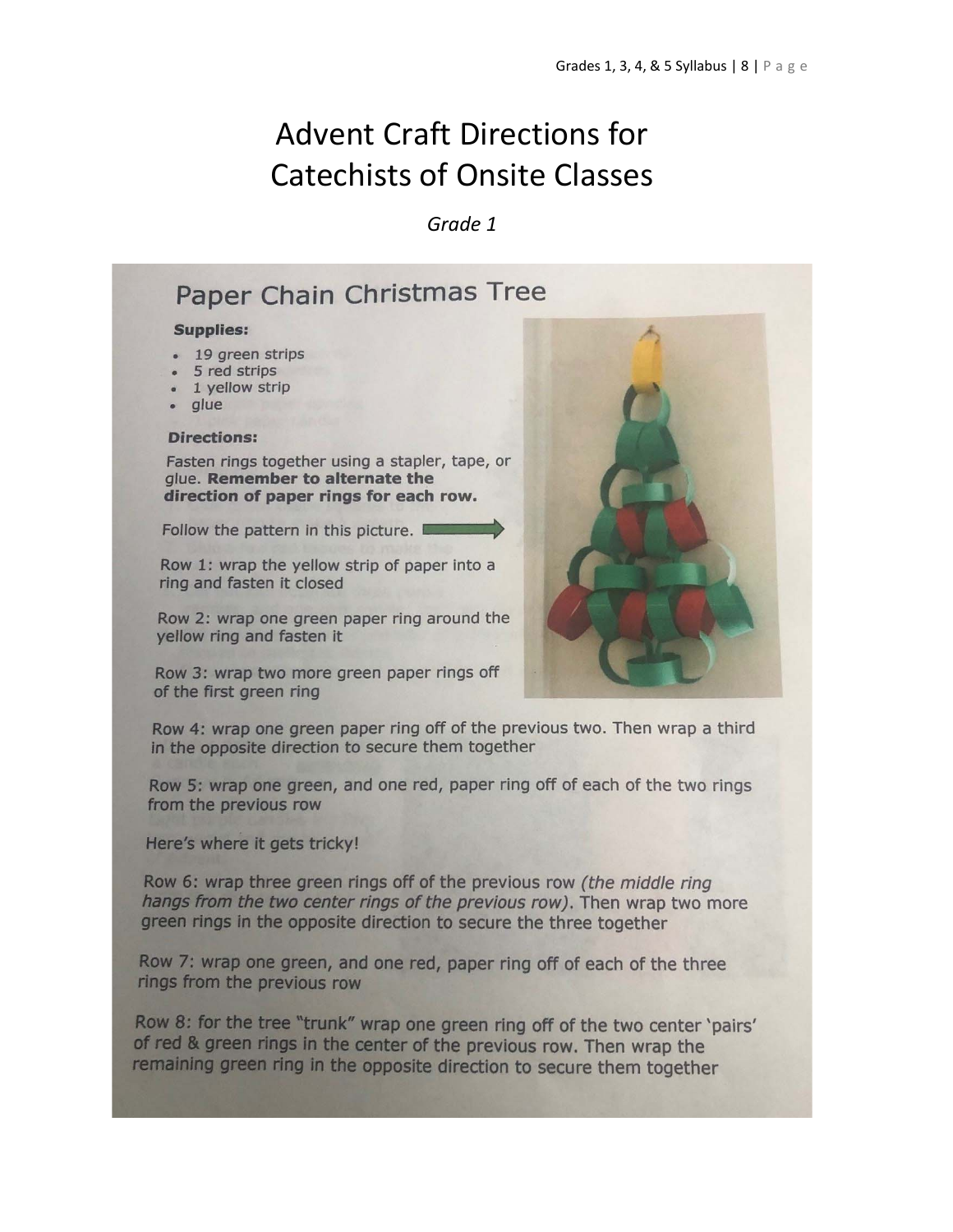## Grades 2 and 3

## **Tissue Advent Wreath**

#### **Supplies:**

- · green tissue squares
- red tissue squares
- paper ring
- 3 purple paper candles
- 1 pink paper candle
- glue

### **Directions:**

- 1. Glue green tissue squares to the paper ring to make a wreath
- 2. Glue a few red tissues to make the holly
- 3. Cut out and decorate three purple candles, and one pink candle, then glue them to your wreath
- 4. Cut and glue one small red tear drop shape to a larger yellow tear drop shaped to make the flames. Save these pieces to 'light' the cancel each week of advent.

Attach a paper flame to 'light' a candle each Sundays in Advent.

Light purple candles the first two weeks and the last week of Advent.

Light the pink candle the third week.

| week 1                       | week 2         | week 3        | week 4         |
|------------------------------|----------------|---------------|----------------|
| candle: purple               | candle: purple | candle: pink  | candle: purple |
| theme: hope                  | theme: love    | theme: joy    | theme: peace   |
| reading:                     | reading:       | reading:      | reading:       |
| Psalm 80:1-7                 | Psalm 91:14-16 | Psalm 126:1-6 | Psalm 29:10-11 |
| Romans 15:12-13 John 3:16-17 |                | Luke 2:7-15   | Luke 1:26-38   |